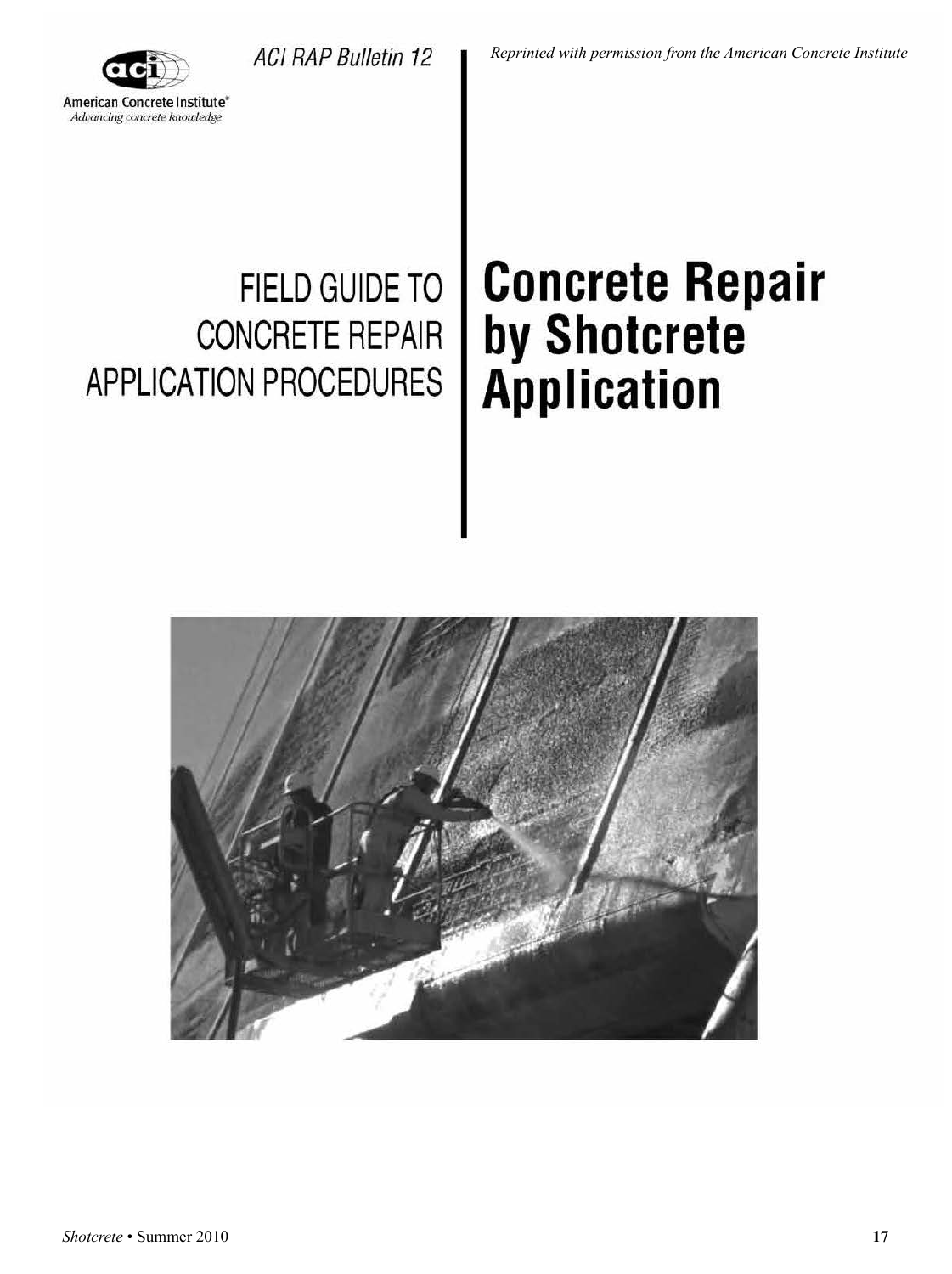## **ACI RAP Bulletin 12**

### **Field Guide to Concrete Repair Application Procedures**

# **Concrete Repair by Shotcrete Application**

**Reported by ACI Committee E706** 

David W. Whitmore\* Chair

J. Christopher Ball H. Peter Goller Kenneth M. Lozen George I. Taylor Gerald Churray Fred R. Goodwin ... John S. Lund David VanOcker Paul Gaudette Bob Joyce Kelly M. Page Patrick M. Watson Timothy R. W. Gillespie Brian F. Keane .Jay H. Paul Patrick Winkler

\*The committee wishes to acknowledge the primary authors of this report: R. Curtis White Jr. and Dudley R. Morgan.

It is the responsibility of the user of this document to establish health and safety practices appropriate to the specific circumstances involved with its use. ACI does not make any representations with regard to health and safety issues and the use of this document. The user must determine the applicability of all regulatory limitations before applying the document and must comply witb all applicable Jaws and regulations, including but not limited to, United States Occupational Safety and Health Administration (OSHA) health and safety standards.

ACI Repair Application Procedure 12.

Copyright © 2010, American Concrete Institute.

All rights reserved including rights of reproduction and use in any form or by any means, including the making of copies by any photo process, or by electronic or mechanical device, printed, written, or oral, or recording for sound or visual reproduction or for use in any knowledge retrieval system or device, unless permission in writing is obtained from the copyright proprietors. Printed in the United States of America.

#### Structural Disclaimer

This document is intended as a voluntary field guide for the Owner, design professional, and concrete repair contractor. It is not intended to relieve the user of this guide of responsibility for a proper condition assessment and structural evaluation of existing conditions, and for the specification of concrete repair methods, materials, or practices by an experienced engineer/designer.

The Institute is not responsible for the statements or opinions in its publications. Institute publications are not able nor intended to supplant individual training, responsibility or judgment of the user, or the supplier of the information provided.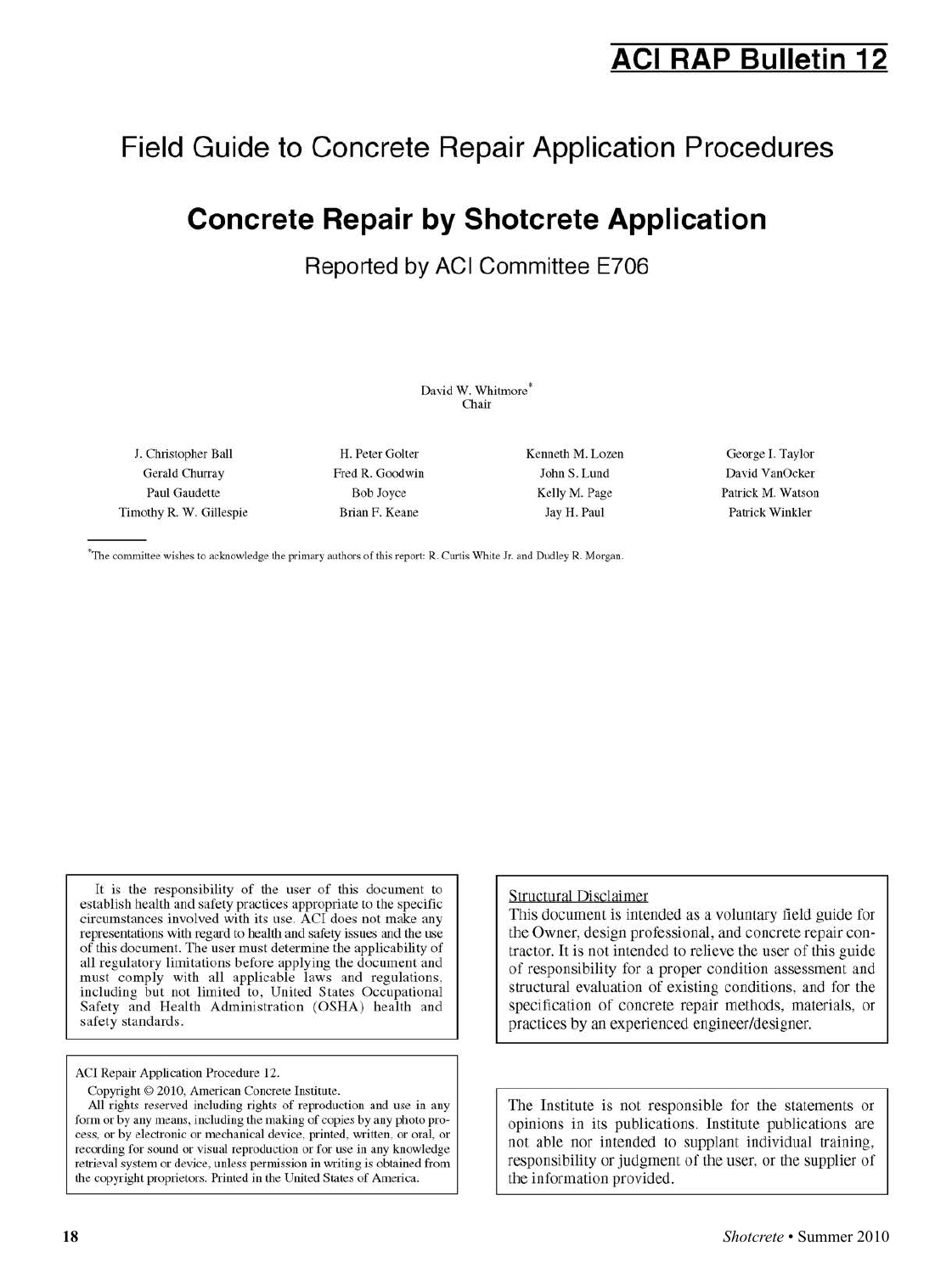#### **Introduction**

One of the most economical and effective methods of concrete repair is by the shotcrete process. This is particularly true for repairs that would otherwise require forming, such as vertical and overhead repairs. Repair materials, comprised of cementitious products with aggregates, are placed pneumatically onto prepared substrates, finished, and cured with no additional steps required. The use of bonding agents is not required or advised because consolidation and bonding of the material occurs during proper shotcrete application. As with all repair techniques, proper surface preparation is paramount in attaining a permanent repair solution.

#### **When do I use this method?**

This technique is most economical on vertical surfaces, such as columns, walls, beam sides, pier caps, and overhead horizontal surfaces such as ceilings, beam bottoms, slab soffits, and deck overhangs.

#### **What is the purpose of this repair?**

The shotcrete process is typically used to restore structural integrity, increase concrete cover over reinforcement, or both. It's typically used when forming requirements are difficult or prohibitively expensive or as another repair tool in the designer's and contractor's tool kits.

#### **How do I prepare the surface?**

The most important requirement for successful concrete repair is surface preparation. Deteriorated or spalled concrete should be removed back to sound concrete. If reinforcing bars are exposed, they must be undercut to provide mechanical bond for the shotcrete. Corrosion products on reinforcing bars should be removed by abrasive or high-pressure water blasting. The repair boundaries should be left at an outsloping 45 degree angle to facilitate air and rebound escape. The outer edge of the repair area should be sawcut to a depth of about 3/4 in. (20 mm) to prevent the formation of feathered edges (Fig. 1).

Step-by-step procedures for surface preparation are:

- Observe or sound the concrete to determine areas of delamination or deficiency;
- Remove unsound concrete with a hand-held chipping hammer or ultra-high-pressure water blaster so as not to unnecessarily damage substrate concrete and reinforcing bar. Remove any resulting loose or fractured material;
- Replace or supplement damaged reinforcement as necessary. Consult the designer for required sizes and spacing. Separate lap splices by one bar diameter to facilitate placement of repair material. Do not place new rein forcing steel directly behind or in front of existing reinforcing steel (Fig. 2);
- Abrasive blast or water blast the reinforcing steel and the surface of the area to be repaired to remove any contaminants; and
- Spray the surface with water and allow to dry back to a saturated surface-dry (SSD) condition.

#### **How do I select the correct materials?**

Shotcrete can be placed by two processes: wet-mix and dry-mix. In most repair operations, the choice is left to the



*Fig. 1-Repair areas with feathered edges (left) should be avoided by making sawcws along the edges.* 



*Fig. 2-Separate lap splices of reinforcing bars by one bar diameter to facilitate placing of repair material between the*  bars: A-Correct; B-Incorrect; and C-Incorrect.

contractors, who often select the process they are most comfortable with and have the right equipment for. Maximum aggregate size will generally be less than 1/2 in. (13 mm), and the grading of the total aggregate constituent should conform to ACI 506R, "Guide to Shotcrete," or ASTM Cl436, ''Standard Specification for Materials for Shotcrete," requirements. The materials can be ready mixed, prepackaged, or site batched. They can include fibers, silica fume, or other additives for enhancing physical properties and performance. Bonding agents are not recommended as they may act as bond breakers. Potential drying shrinkage problems can usually be minimized with the addition of fibers and proper curing conditions. An attempt should be made to generally match the substrate concrete and the repair material in strength characteristics unless the substrate concrete is very weak.

Ready mixed shotcrete should be batched and delivered in accordance with ASTM C94/C94M, "Standard Specification for Ready-Mixed Concrete," or ASTM C1116/C1116M, "Standard Specification for Fiber-Reinforced Concrete." Materials for shotcrete mixtures should meet the requirements of ASTM C1436. Prepackaged product should meet the requirements of ASTM C1480/C1480M, "Standard Specification for Packaged, Pre-Blended, Dry, Combined Materials for Use in Wet or Dry Shotcrete Application."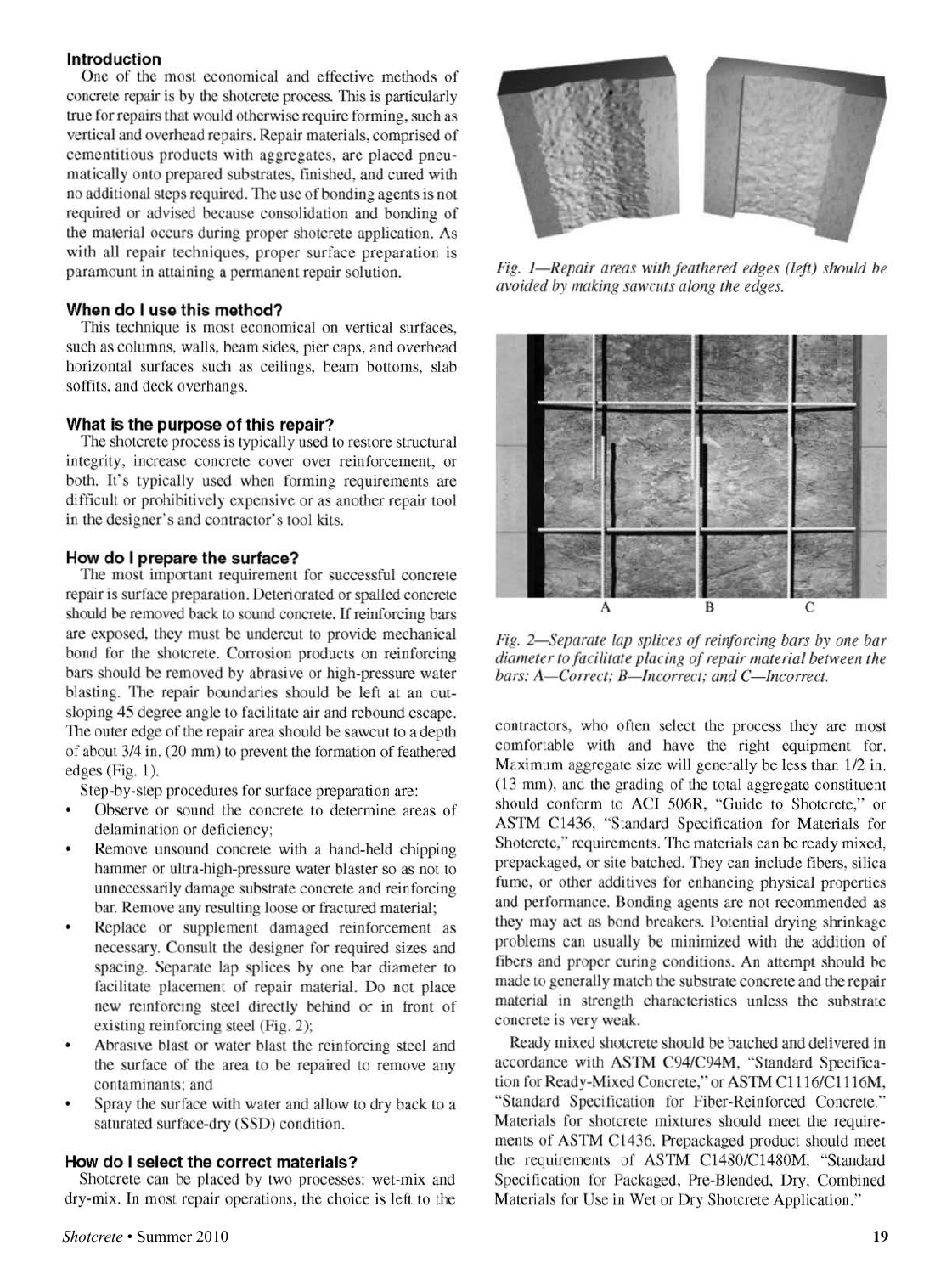#### **What equipment do I need?**

An extensive discussion of the equipment requirements for shotcrete application is contained in ACI 506R.

Equipment necessary for wet-mix shotcrete includes:

- A concrete pump;
- $\bullet$ An air compressor;
- $\bullet$ Concrete hoses;
- Air hoses; and
- Shotcrete nozzles with air rings. Equipment necessary for dry-mix shotcrete includes:
- A cement gun;
- A mixer/elevator;
- $\bullet$ An air compressor;
- ¥ Shotcrete hoses;
- A water pressure booster pump;
- Water hoses; and
- Shotcrete nozzles with water rings.
- Equipment common to both processes includes:
- Finishing tools and screeds;  $\bullet$
- Air lances for blowing away rebound/overspray;  $\bullet$
- Abrasive blast equipment or water blaster; and  $\bullet$
- Chipping hammers.

#### **What are the safety considerations?**

Shotcrete operations have multiple hazards, and job-site safety practices should include, but are not limited to, the following, where applicable:

- Material safety data sheets (MSDS);  $\bullet$
- Protective clothing or skin barriers;  $\bullet$
- Protective eye wear, hearing protection, and dust masks; and
- Forced-air respirators during abrasive blasting.

It is the responsibility of the user of this document to establish health and safely practices appropriate to the specific circumstances involved with its use. ACI does not make any representations with regard to health and safely issues through the use of this document. The user must determine the applicability of all regulatory limitations before applying recommendations in this document and must comply with all applicable laws and regulations, including but not limited to, United States Occupational Safety and Health Administration (OSHA) health and safety standards.

#### **Preconstruction meetings**

Prior to proceeding with the repair, a preconstruction meeting is recommended. The meeting should include representatives for the owner, engineer, contractor, and any other parties involved to explain the means, methods, and materials necessary to achieve the repair objectives.

#### **Repair procedure**

*Prepare material-Receive* transit, site-batched, or prepackaged mixture.

*Material placement-*Thoroughly wet the prepared surface and bring it to an SSD condition. Begin material placement, filling the corners first and continuously moving the nozzle to encapsulate reinforcing steel and avoid buildup of shotcrete at any one spot. A bond coat of neat cement will automatically be placed due to the initial aggregate rebound. Use a blow pipe to remove any overspray and rebound that accumulates in corners or on reinforcing steel. Repair thicknesses are not limited by the thickness that can be placed in a single layer. Additional layers can be placed as necessary. Preparation of the immediately preceding layer is crucial to obtaining a successful bond. Single layer thicknesses can be increased by the use of additives. Continue bringing the material out to just past the desired plane and allow it to stiffen. When the shotcrete can be worked without disturbing the bond, use a sharp-edged trowel or cutting instrument to trim the plastic material back to the desired plane. Do not overwork the material because this could create delaminations and spalls.

Finish and cure-Excessive finishing is discouraged, although rodding to straight lines is not a problem. Proper curing procedures will enhance the physical properties of the shotcrete and reduce shrinkage cracking. These procedures include moist curing and use of curing compounds as outlined in ACI 308R, "Guide to Curing Concrete."

#### **How do I check the repair?**

One of the many benefits of the shotcrete repair process is that it can be observed during placement because there are no forms hiding what is going on in the cavity. Inspectors and applicators can both observe the corners being filled and reinforcing steel being encapsulated. The possibility of honeycombing is largely eliminated if care is taken to prevent voids and unconsolidated overspray and rebound is removed as it accumulates. Once the shotcrete has set, the bond can be verified by sounding for voids with a hammer. If additional bond information is desired, the test methods described in ASTM C1583/C1583M, "Standard Test Method for Tensile Strength of Concrete Surfaces and the Bond Strength or Tensile Strength of Concrete Repair and Overlay Materials by Direct Tension (Pull-off Method)," can be followed. A good repair should typically fail in the substrate and, in most cases, have a tensile strength exceeding 150 psi (1 MPa).

#### **References and additional reading**

AASHTO Task Force 37 Reports, 1998, 1999, "Guide Specifications for Shotcrete Repair of Bridges," (TF37-l), 108 pp.; and "Inspector's Guide for Shotcrete Repair of Bridges," (IGSRB-1), 80 pp., American Association of State Highway and Transportation Officials, Washington, DC.

ACI Committee 308, 2001, "Guide to Curing Concrete (ACI 308R-01) (Reapproved 2008)," American Concrete Institute, Farmington Hills, MI, 31 pp.

ACI Committee 506, 2005, "Guide to Shotcrete (ACI 506R-05)," American Concrete Institute, Farmington Hills, MI, 40 pp.

ACI Committee 506, 2008, "Guide to Fiber-Reinforced Shotcrete (ACI 506.1R-08)," American Concrete Institute, Farmington Hills, MI, 14 pp.

ACI Committee 546, 2004, "Concrete Repair Guide (ACI 546-04)," American Concrete Institute, Farmington Hills, MI, 53 pp.

American Shotcrete Association, *Shotcrete* Magazine, 43 published articles on Shotcrete Repair, 1998-2008, www .shotcrete.org.